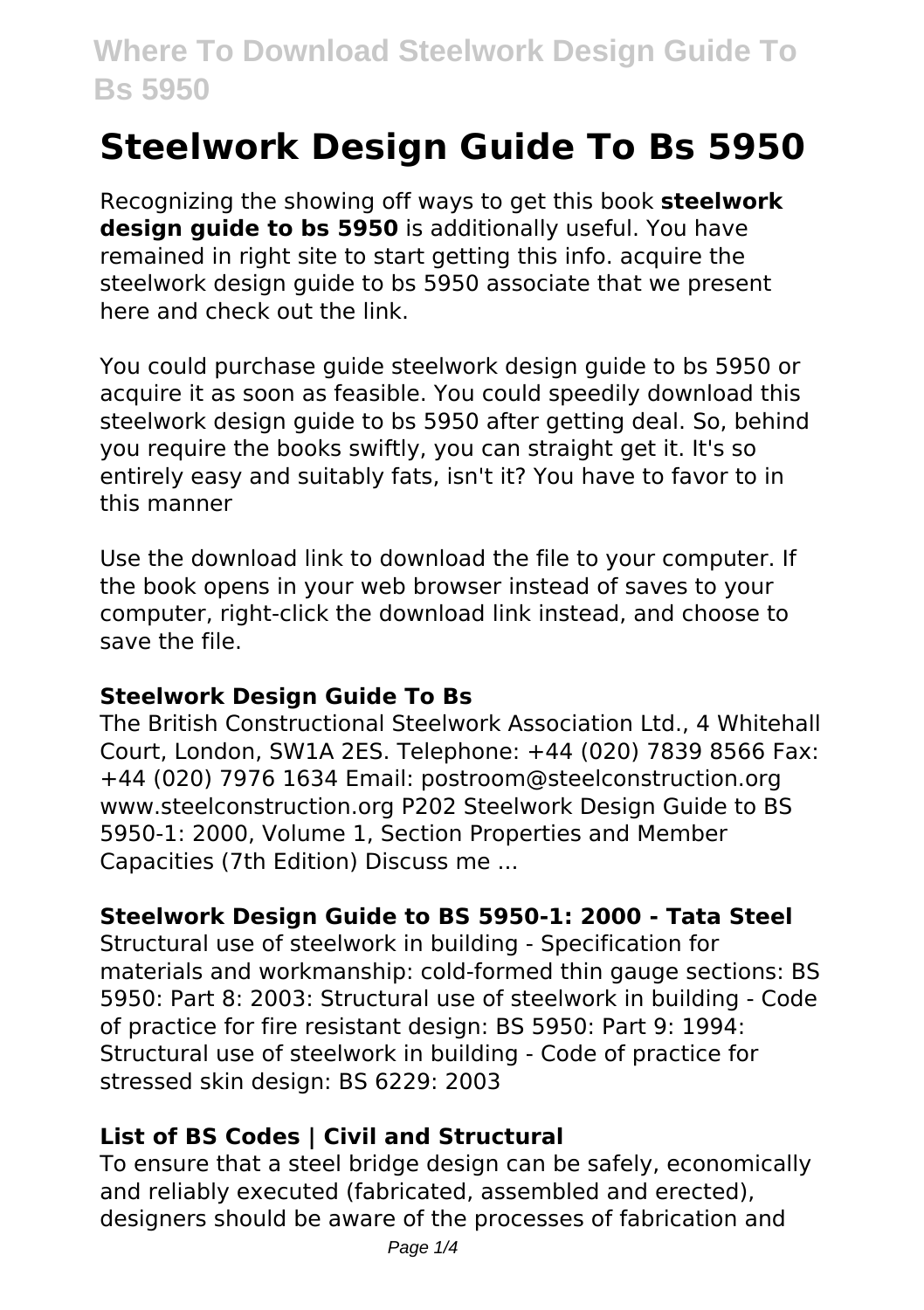erection, the capabilities and limitations of the steelwork contractor and how the design choices affect those processes.This article provides guidance on design for construction: it generally follows the ...

# **Design for steel bridge construction - SteelConstruction.info**

The UK designated standard covering fabricated structural steelwork is BS EN 1090-1, ... states that it should be assumed that the design rules in BS EN 1993 are safe for classes up to and including Consequences Class 2. ... Hybox® 355 technical guide, Structural hollow sections. 2010, Tata Steel ...

## **UKCA marking - SteelConstruction.info**

Design codes - buildings / structures. ... Falling masonry and steelwork can initiate major accidents by damaging plant, it is therefore important that buildings and structures are maintained to a high degree of integrity. Regular inspections should be carried out by a competent person and systems should be in place to ensure that any remedial ...

## **Design codes - buildings / structures - HSE**

BC1:2012 Design Guide on Use of Alternative Structural Steel to BS 5950 and Eurocode 3 This is the 2nd edition of the design guide BC1 which serve as Singapore's national code of practice for the use of alternative structural steel materials in design to the British Standard "BS 5950 Structural Use of Steelwork in Building" and Eurocode 3 "EN 1993 Design of Steel Structures", including those ...

# **Factory Production Control Certificates (FPC)**

The Galvanizers Association in UK and Ireland has been providing free authoritative information about hot dip galvanizing since 1949. Contact us on +44 (0) 121 355 8838 if you need any assistance on design, specification or advice on performance.

# **Galvanizers Association | The Voice of the Galvanizing Industry**

For windposts and parapet posts, the harmonised standard is BS